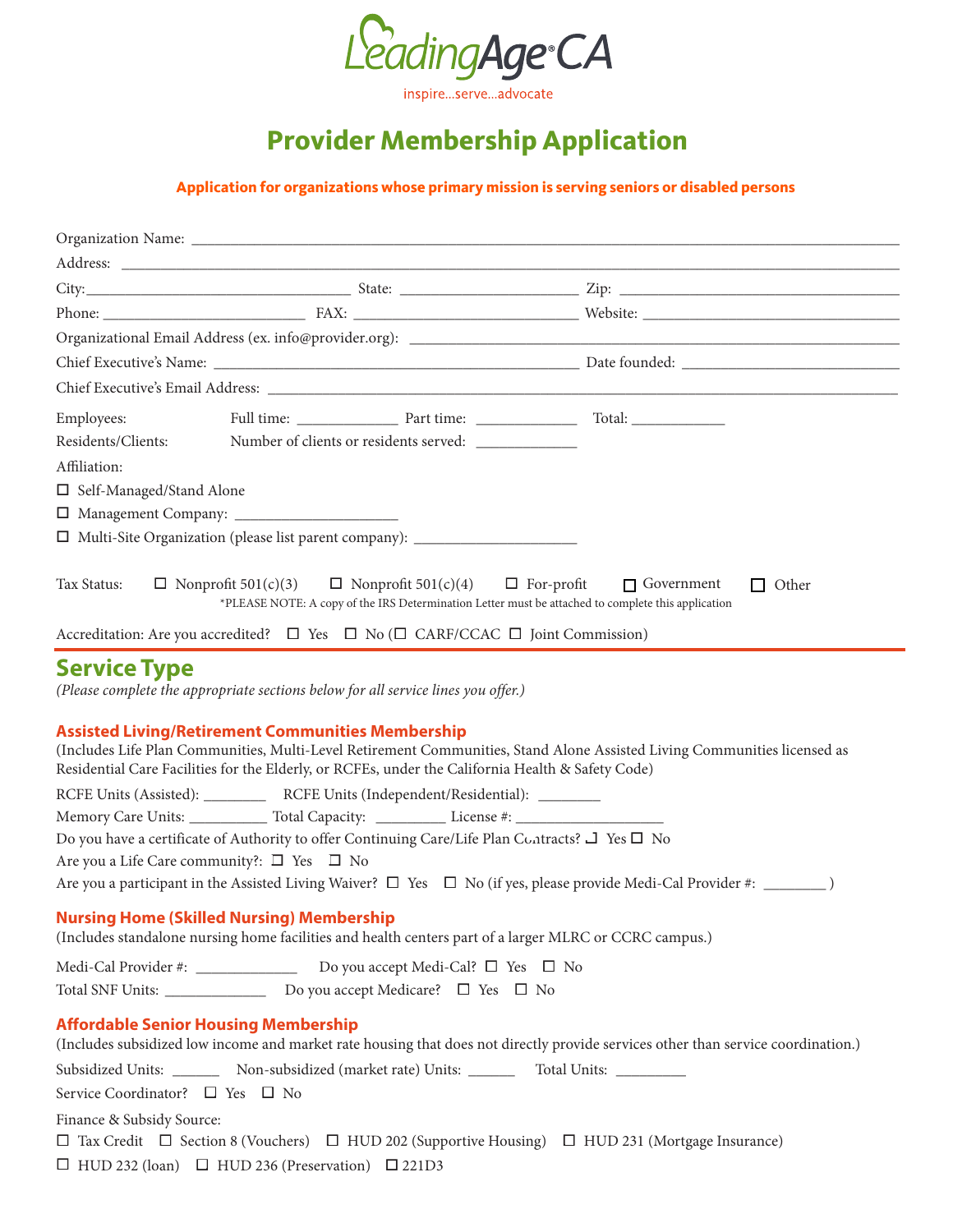#### **Home-and-Community-Based Membership**

(Includes programs that offer services in the home setting or at a public site.)

| Community-Based Adult Services (CBAS) Home Health Care<br>Program of All Inclusive Care for the Elderly (PACE)<br>$\mathbf{1}$                                                                                                        |  |  |  |  |  |  |  |  |  |
|---------------------------------------------------------------------------------------------------------------------------------------------------------------------------------------------------------------------------------------|--|--|--|--|--|--|--|--|--|
| Care Coordination Agency Adult Day Care<br>Hospice Agency $\Box$ Village<br>Senior Services<br>$\perp$                                                                                                                                |  |  |  |  |  |  |  |  |  |
| <b>P</b> sychotherapy <b>Senior Center Private Duty</b>                                                                                                                                                                               |  |  |  |  |  |  |  |  |  |
| Total Number of Clients Served: _________                                                                                                                                                                                             |  |  |  |  |  |  |  |  |  |
| <b>Leading Age Membership includes your entire organization!</b><br>Please list any staff, residents/clients, board members you think would like to receive communications from $\begin{bmatrix} 2 \\ 2 \\ 3 \\ 4 \\ 3 \end{bmatrix}$ |  |  |  |  |  |  |  |  |  |
| LeadingAge California. (Excludes third party consultants.)                                                                                                                                                                            |  |  |  |  |  |  |  |  |  |

#### **LeadingAge Membership includes your entire organization!**

Please list any staff, residents/clients, board members you think would like to receive communications from LeadingAge California. (Excludes third party consultants.)

| <b>Name</b> | <b>Title</b> | <b>Email</b> |  |  |
|-------------|--------------|--------------|--|--|
|             |              |              |  |  |
|             |              |              |  |  |
|             |              |              |  |  |
|             |              |              |  |  |
|             |              |              |  |  |
|             |              |              |  |  |
|             |              |              |  |  |
|             |              |              |  |  |

## **How to Submit This Application**

Send this completed application to LeadingAge California via email at mripley@leadingageca.org together with your 990 Tax Form listing your program service revenue or your operating expenses if you are state/city/county operated or owned. Once your application is received an invoice will be generated for your annual dues. Note all new providers receive a 50% in their first year of dues and our annual billing cycle is January 1st through December 31st.

LeadingAge California membership for providers requires additional annual membership with our national partner, LeadingAge. Dues are calculated on dues band system based on a member organization's program service revenue, audited financials, operating budget, annual P&L statement or rental income for housing members. Our dues are based upon a banded formula and figured based upon your program service revenue. Most members can find this information on their most recent form 990 that they have to file with the IRS. Others can find the information on their most recent cost report information or their financial statements. For a complete overview of our dues structure visit www.leadingageca.org/dues.

#### If you have questions, please contact Melanie Ripley, Director of Membership at mripley@leadingageca.org.

I understand the bylaws require organizations with multiple sites, communities or locations shall be required to have all eligible sites, communities and locations to be active Provider Members of LeadingAge California.

The applicant business and I agree to LeadingAge California's policies and to be bound by LeadingAge California's bylaws and by all applicable rules and regulations, as they may be amended from time to time by LeadingAge California (a copy of these policies are available by written request to LeadingAge California by mail at 1315 I Street, Sacramento, CA 95814.) All sales are final. No refunds on annual membership dues.

*Privacy Consent Language for LeadingAge California Communications:* Whenever I provide e-mail address(es) and fax number(s) to LeadingAge California the business and I are consenting to receive LeadingAge California communications by email and fax, including, but not limited to, conference/hotel registration notices, legislative updates, exhibitors' communications, educational opportunities and membership reminders, as well as promotions of LeadingAge California's various programs and services provided as benets of membership.